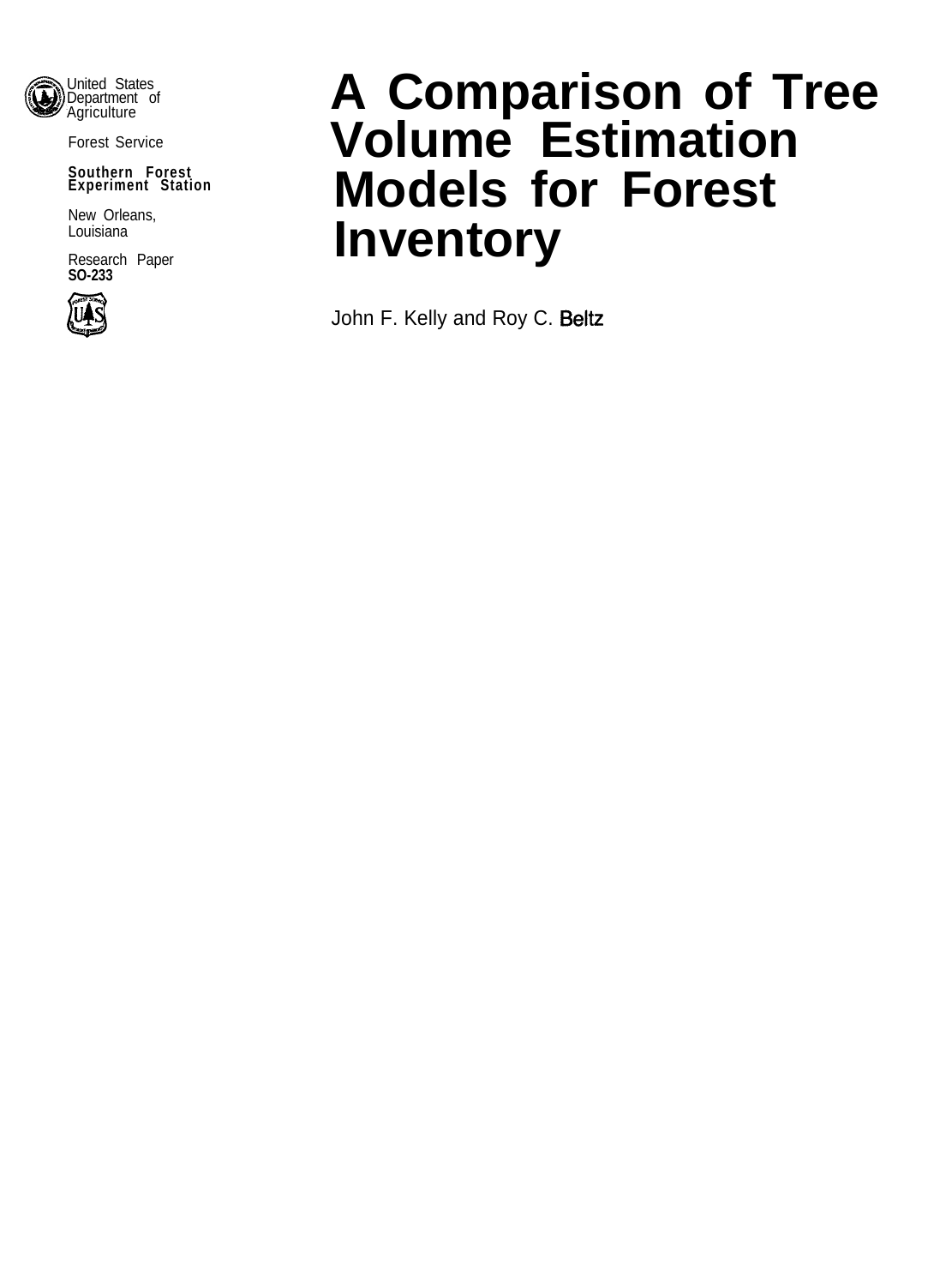# **SUMMARY**

Eight different linear regression models were tested for ability to predict timber inventory for four tree species in Northeast Texas. Sample trees were selected for the Forest Survey by the variable plot (prism) method. Each model was tested using two weighting schemes for weighted least squares regressionprobability weights and optimal heteroscedasticity-correcting weights. In general, the probability weights performed best for inventory prediction. Spurr's combined formula model, incorporating  $D^2H$ , fitted with probability weights made the best predictions.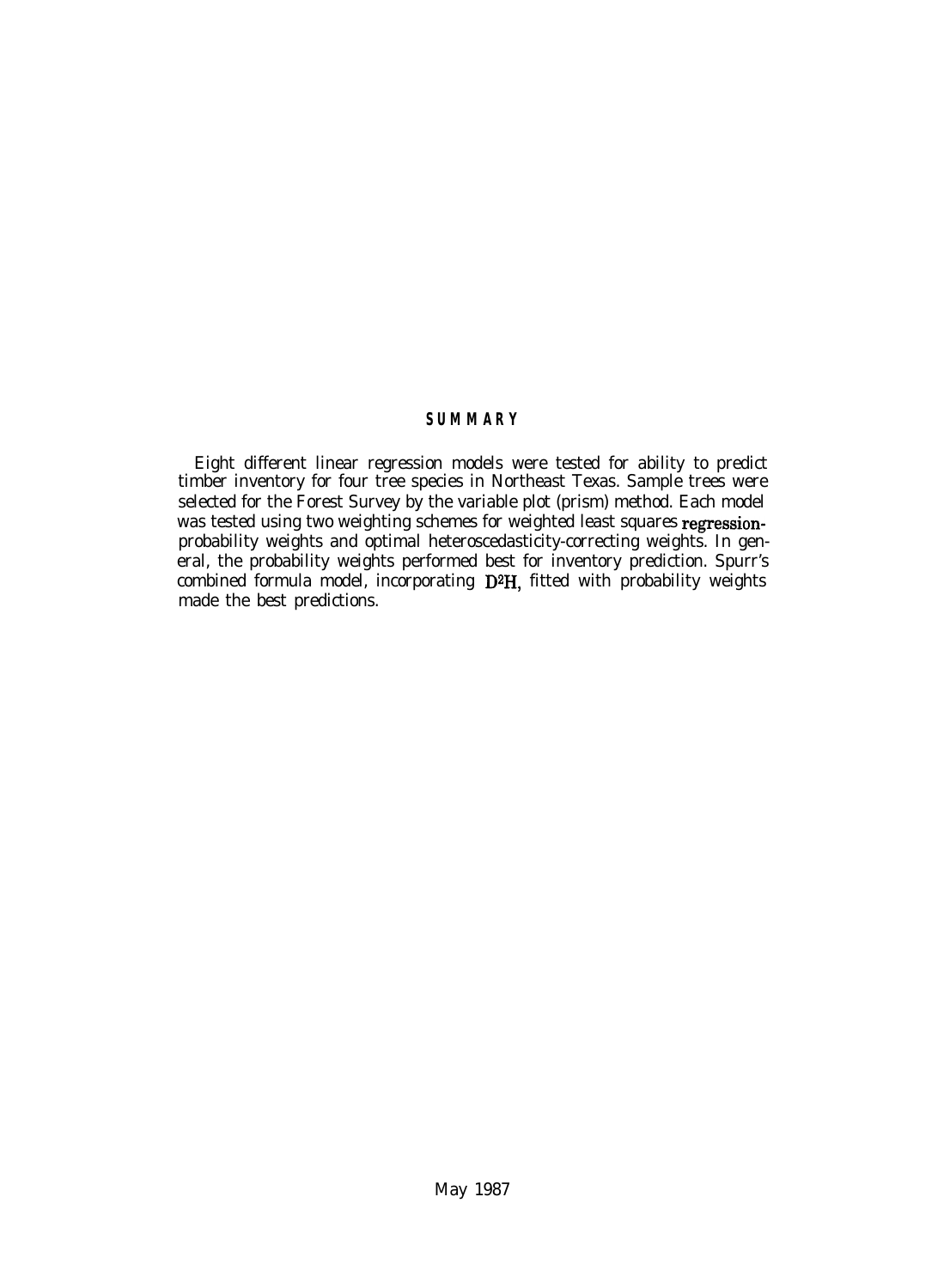# **A Comparison of Tree Volume Estimation Models for Forest Inventory**

John F. Kelly and Roy C. Beltz

#### **INTRODUCTION**

Developing forest inventory estimates often involves predicting tree volumes from only diameter at breast height (d.b.h.) and/or merchantable height. Prediction equations based on these two factors from a small number of intensively measured trees can lead to significantly different inventory estimates. The nationwide Forest Survey is particularly susceptible to these effects because of the interval between successive surveys and the importance of estimating inventory trends.

The principal goal of the Forest Survey at its inception in 1928 by the McSweeney-McNary Act was to estimate the total volume and area of the forest *re*source. As user demands become more intense, concerns center more on inventory components such as species and d.b.h. classes, and estimates of change, i.e., growth and removals. But these estimates are not nearly as reliable as those for the total inventory since they deal with smaller numbers of trees or relatively small changes in volume. Estimates of change deal with differences in volumes of those surviving trees which were measured in previous surveys and the addition or removal of trees from the inventory. The increasing concerns for reliable estimates of inventory components and volume changes requires that Forest Survey volume estimation techniques be as accurate as possible.

Techniques may differ enough between successive surveys to cloud the change statistics. While procedures are standard, slight variations creep in as survey analysts continually try to improve their methods. Volume equations, for example, may change slightly due to a change in the model or estimation methods. Past volumes are usually recalculated to new standards (equations) for comparison, However, the subtle effects of these volume equations can affect evidence of inventory trends.

Data from the 1985 Forest Survey of east Texas were used to investigate eight linear models and two weighting schemes in predicting timber inventory volumes. Specific objectives of the study were to: (1) evaluate linear models incorporating d.b.h. and merchantable height as explanatory components; (2) evaluate linear models incorporating d.b.h. only; and (3) evaluate two alternative weighting schemes for estimation of linear regression parameters: (a) probability-based weights, which emphasize compatibility with sample selection probabilities, and (b) optimal heteroscedasticity-correcting weights, which emphasizes conformance to a key assumption of the general linear regression model. The basis for evaluations were comparisons of timber inventory predictions with estimates developed from Smalian formula tree volumes and sample probabilities for numbers of trees per acre.

# **LINEAR REGRESSIONS AND TIMBER INVENTORY SAMPLES**

The linear regression model, with parameters estimated by ordinary least squares (OLS) techniques, is often used as a convenient means of estimating tree and inventory volumes. This classical linear regression model involves specific assumptions, some of which may be violated by application to timber inventory situations. Furthermore, effective use depends on the correct specification of the models; i.e., a linear relationship should exist between predicted variables (such as tree volume) and independent variables  $(d.b.h., height, etc.).$ 

The general linear regression model has the form:

$$
Y_i = \beta_0 + \beta_1 X_{1i} + \beta_2 X_{2i} + \ldots + \varepsilon_i
$$

- where  $Y =$  dependent variable;
	- $X =$  independent variable;
	- $\beta$  = regression parameters;
	- $\epsilon$  = variation not explained by the regression model (error term).

The six basic assumptions regarding application of the general linear regression model are: (1) the mean of the error term  $\epsilon$ ) is zero; (2) the variance of the error term is constant; i.e., the data are homoscedastic; (3) the error terms for different observations are uncorrelated; (4) independent variables are non-

John F. Kelly is research forester and Roy C. Beltz is project leader for FIA, Southern Forest Experiment Station, Starkville, MS.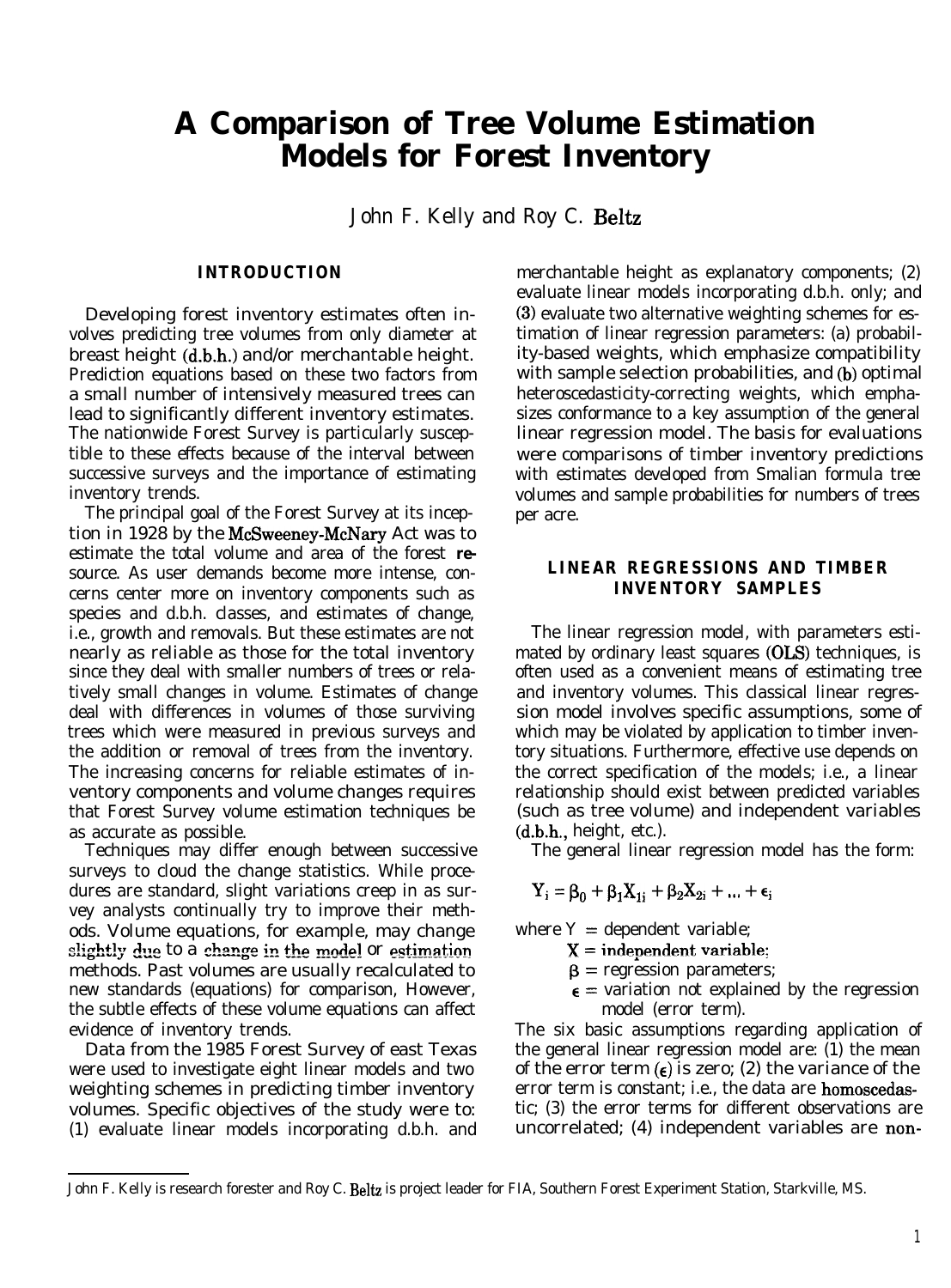stochastic; (5) no perfect collinearity exists between independent variables (in models containing two or more independent variables); and (6) the number of observations is greater than the number of independent variables.

Assumption 2 is commonly violated when using linear regressions to predict tree volume. The absence of homoscedasticity, i.e., heteroscedasticity, occurs when samples include a range of tree sizes, from small trees to large ones. Since the height and form of large diameter trees may vary considerably, due to various stand and site factors influencing the growth, the volume will likewise vary. Small diameter trees that are shorter and contain less total volume will usually vary less in volume. Tree samples selected to estimate timber inventory for a variety of forest conditions thus may not be homoscedastic because of volume variance attributable to factors not explicit in regression models. Figure 1 illustrates the variance of total tree volume by diameter class of sample trees in this study.

If heteroscedasticity is, in fact, present in a sample of trees, there are some consequences from using OLS techniques to estimate linear regression parameters. Fortunately, the regression coefficients estimated under these conditions are not biased, and their estimates tend to converge on the true parameters as the sample size increases. The variances of the coefficient estimates will, however, be larger than those estimated for homoscedastic samples. Furthermore, the variances for the coefficients calculated using standard OLS methods may be biased, appearing to be smaller than their actual value. The extreme consequence posed by this situation is the rejection of the hypothesis that regression coefficients are equal to zero when the hypothesis is actually true. Barring

this potential problem, however, the presence of heteroscedasticity will still allow unbiased estimates of regression coefficients, but these estimates will not have minimum variance.

The use of weighted least squares is a common remedy for heteroscedasticity. This technique involves multiplying the regression equation by a factor (say,  $Z_i$ ) which equalizes the variance of the error term for the sample data. For instance, if it is determined that the variance of the error term is proportional to the square of an independent variable, then the appropriate weighting factor would be the inverse of the squared variable. A technique for determining correct weighting factors will be discussed later.

Weighting techniques may alter regression results when sample characteristics vary according to the weighting factors. This may occur when the inverse of tree diameter (or some transformation such as diameter squared) is used as a weighting factor. In this case, the influence of large diameter trees in calculating regression parameters will be discounted, while the influence of small diameter trees will be amplified. Since the relationship between volume and predictive variables (diameter, height) may vary depending on tree diameter, the use of weights related to diameter may skew results.

While the use of weights related to the inverse of tree diameter may potentially skew regression results, the actual outcome will depend on the specific relationship between the sample and weights selected. The selection of weights is particularly important for probability-related samples where the number of large trees selected is greater than that obtained from simple random samples. Because of the



**Figure** *L-Comparison of tree volume variance. Average variance by diameter class, regression sample.*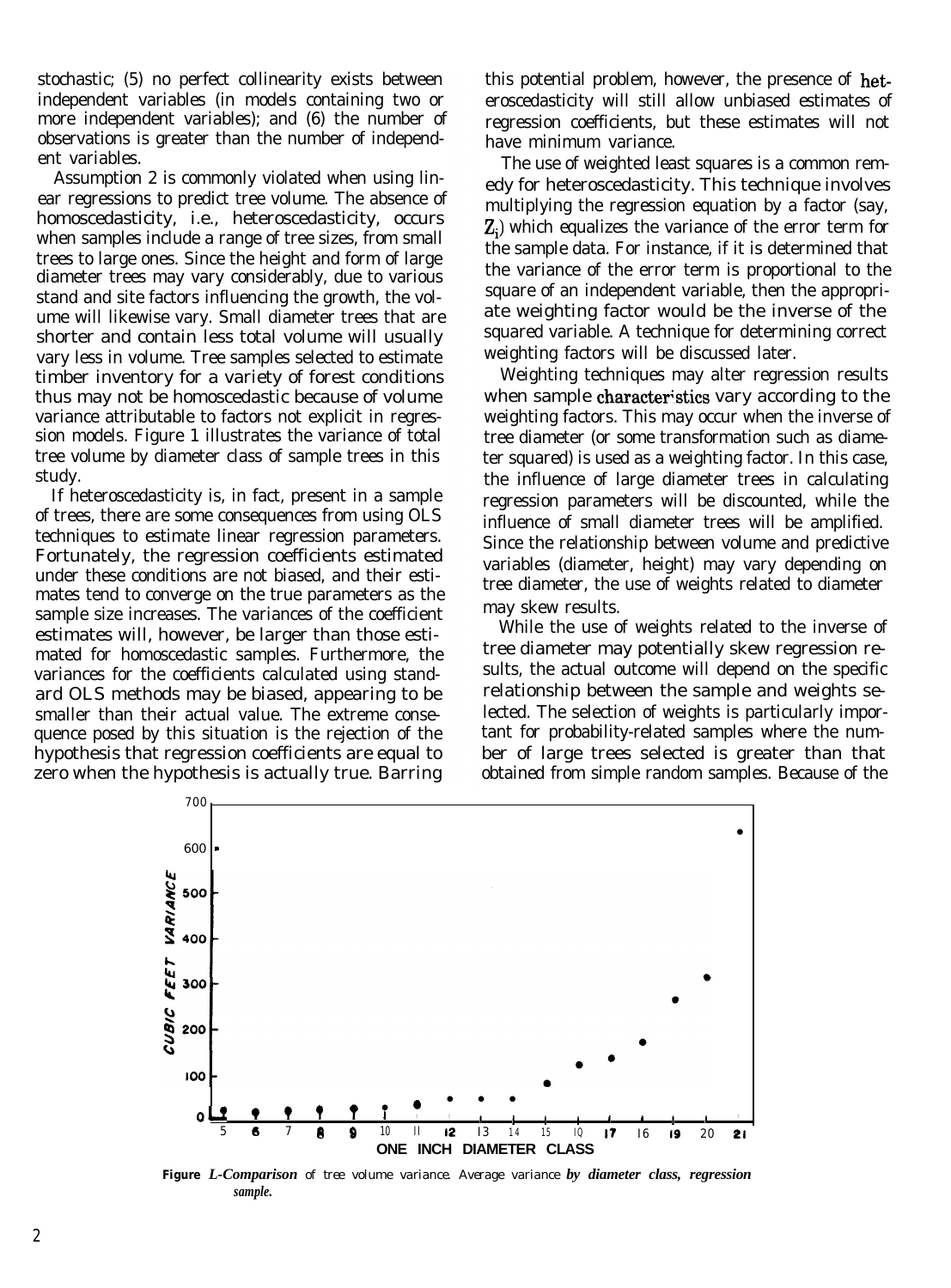emphasis on large trees in a prism sample, the use of compatible weights is necessary to fully realize the advantages of the sample.

In the special case where the weighting variable  $Z_i$ is the number of trees per unit area represented by a sample tree, the product of the weight and tree volume  $(Y,Z_i)$  would be the volume per unit area represented by that tree. These weights would then be compatible with the probability of tree selection. For prism samples, the number of trees represented by each sample tree is a linear function of the inverse of the squared tree diameter.

Because of the possible consequences posed by *cor*recting for heteroscedasticity in a prism sample, it is not clear if the procedure is desirable. The weights for correcting heteroscedasticity will likely be quite different from probability weights. Researchers using probability-based homoscedastic samples have not agreed on the desirability of using probability weights. DuMouchel and Duncan (1983) indicated that probability weights may not be desirable in all situations. Holt, Smith and Winter (1980) found that probability weighted regressions provided good results as long as selection probabilities were related to an independent variable in the model. The current problem, however, deals with probability-based heteroscedastic sample data and with procedures desirable for timber inventory estimation.

#### **METHODS**

Periodic forest surveys are conducted by the Forest Inventory and Analysis (FIA) unit of the Southern Forest Experiment Station, USDA-Forest Service, as a part of a nationwide forest survey. Plot locations are at the intersections of a three-mile grid. Information was collected for Northeast Texas according to standard procedures (USDA Forest Service 1985). Plots consist of 10 point-samples with point centers systematically placed on a grid 66 feet apart. Sample trees are selected using a 37.5 basal area factor prism. For each tree, diameter is recorded at l-foot stump, d.b.h., mid-saw-log height, saw-log height, mid-bole height, and merchantable height (fig. 2). Merchantable limits are 5 inches d.b.h., and 4 inches top diameter outside bark (d.o.b.) for poletimber. Softwood sawtimber limits are 9 inches d.b.h. and 7 inches top d.o.b.; hardwood sawtimber limits are 11 inches d.b.h. and 9 inches top d.o.b. Top merchantability limits may also be reached where deformities or other defects are present. Bark thickness at d.b.h. is measured and deducted to get d.b.h. inside bark. Upper stem bark values are derived from the ratio of d.b.h.i.b./d.b.h.o.b. according to procedures in STX (Grosenbaugh 1964). Cubic foot volume for each section in each tree is computed using the Smalian formula. These sectional volumes are then summed for



Figure *2.-Measurement points on FIA tally trees.*

each tree to obtain total tree volume; these calculated volumes are referred to as "actual" volumes throughout this paper.

Data from 676 forests plots in the Northeast Texas survey region (fig. 3) were screened for four common species-shortleaf pine (*Pinus echinata*), loblolly pine *(Pinus taeda),* sweetgum *(Liquidambar styraciflua),* and post oak (Quercus *stellata* var. *stellata).*

Each tree had to qualify as growing stock<sup>1</sup> and be at least 5 inches d.b.h. and no greater than 28 inches d.b.h. Plots were randomly allocated to one of two

<sup>&#</sup>x27;Growing stock is defined as trees that contain, or potentially contain, at least  $112$ -foot saw log of minimum grade specification; *rough* culls, rotten culls, and dead trees do not qualify as growing stock.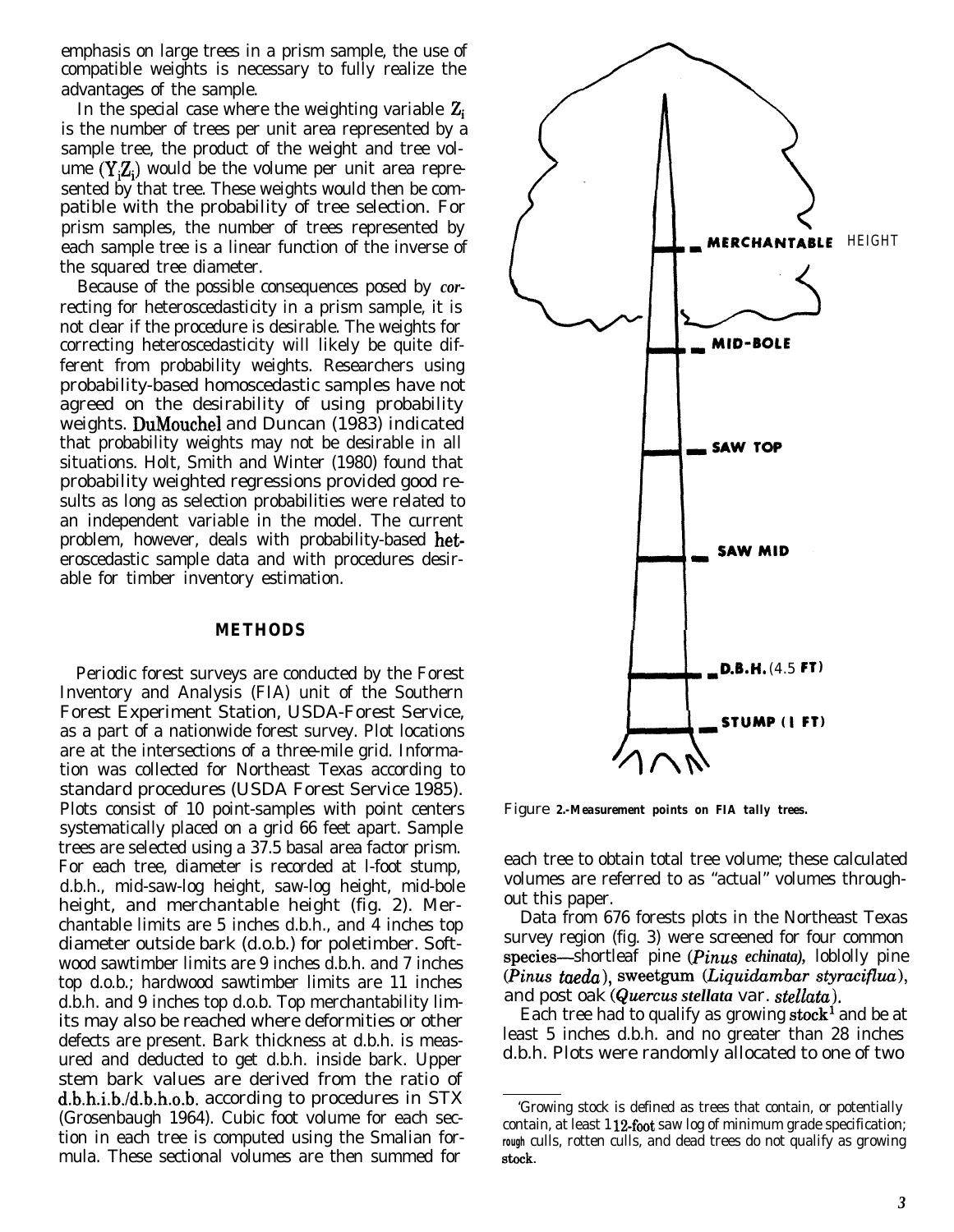

Figw *s 3.-Plot locations of sample trees, Northeast Texas survey* region.

data sets. Qualifying trees in one data set were used to develop the equations. The other set was used to test them. Sample sizes for the two data sets are given in table 1.

Individual tree gross volumes were used to tit 8 linear regressions using (1) probability weights for individual tree selection, and (2) optimal weights for correcting heteroscedasticity. Regression models evaluated were:

**1.**  $CF = \beta_0 + \beta_1 D + \beta_2 D^2 + \beta_3 H + \epsilon$ 2.  $CF = \beta_1 D + \beta_2 D^2 + \beta_3 H + \epsilon$ 3.  $CF = \beta_0 + \beta_1 D^2 H + \epsilon$ *4.*  $CF = \beta_1 D^2 H + \epsilon$ 5. CF =  $\beta_0 + \beta_1 D + \beta_2 D^2 + \epsilon$ *6.*  $CF = \beta_0 + \beta_1 D^3 + \epsilon$ *7.*  $CF = \beta_0 + \beta_1 D^2 + \epsilon$ 8. CF =  $\beta_1D^2 + \epsilon$ 

where

- $CF =$  gross cubic foot volume in the merchantable bole;
	- $D = d.b.h.$  outside bark:
	- H = merchantable height;
	- $\beta_i$  = coefficients to be estimated;
	- $\epsilon$  = error term.

Equations 2, 4, and 8 are identical to 1, 3, and 7, respectively, except for the intercept  $(\beta_0)$  term. Equations l-4 include merchantable height and d.b.h.;

Table *L---Number of trees in sample data sets, Northeast Texas*

|                | Regression sample | Test sample |
|----------------|-------------------|-------------|
| Shortleaf pine | 1,131             | 1,059       |
| Loblolly pine  | 1.133             | 1.260       |
| Sweetgum       | 580               | 618         |
| Post Oak       | 371               | 390         |
|                |                   |             |

equations 5-8 include only d.b.h. Equation 3 is Spurr's combined variable formula, and equation 4 is the constant form-factor equation (Spurr 1952). Equation 5 is a 2nd degree parabolic formula which was used by Cunia (1964).

Weighted least squares were used to estimate coefficients. Probability weights used were  $1/D^2$ ; the number of trees per acre represented by each tree in a prism sample is a linear function of  $1/D^2$ . Optimal weights for correcting heteroscedasticity were determined using a maximum likelihood function as discussed below.

The test sample was used to simulate the effect of the equations on timber inventory estimation. Results were compared to Smalian formula volumes calculated from measurements by survey field crews.

# **DETERMINATION OF OPTIMUM WEIGHTS FOR CORRECTING HETEROSCEDACTICITY**

Squares of non-weighted regression residuals plotted against predicted volumes indicated that the residuals were an approximate function of the squared volume. Plots of squared residuals against  $D^2$ and H further indicated that variability was an approximate function of the square of each of these variables, i.e.,  $D<sup>4</sup>$  and  $H<sup>2</sup>$ . This would suggest that weights of the form  $1/D<sup>4</sup>H<sup>2</sup>$  and  $1/D<sup>4</sup>$  would be appropriate for correcting heteroscedasticity.

Meng and Tsai (1986) reported that these weights  $(1/D<sup>4</sup>H<sup>2</sup>$  and  $1/D<sup>4</sup>$ ) have been traditionally considered as appropriate by several sources, but the optimum exponent for D, say, A, will vary with different samples.

Following an approach derived by Meng and Tsai (1986) from Box and Cox  $(1964)^2$ , the optimum weights in the forms  $(1/D^{\lambda}H)^{2}$  and  $(1/D^{\lambda})^{2}$  were determined for all species and all equations.

Optimum values for the exponent of  $D(\lambda)$  were determined by an iterative process which estimated the likelihood function for different A. Separate iterations were run for each equation; weights of the form  $(1/D<sup>^</sup>H)<sup>2</sup>$  were used for equations l-4, and weights of the form  $(1/D^{\lambda})^2$  were used for equations 5-8. The

 $2$ Kmenta (1971) presents a similar, though more general approach.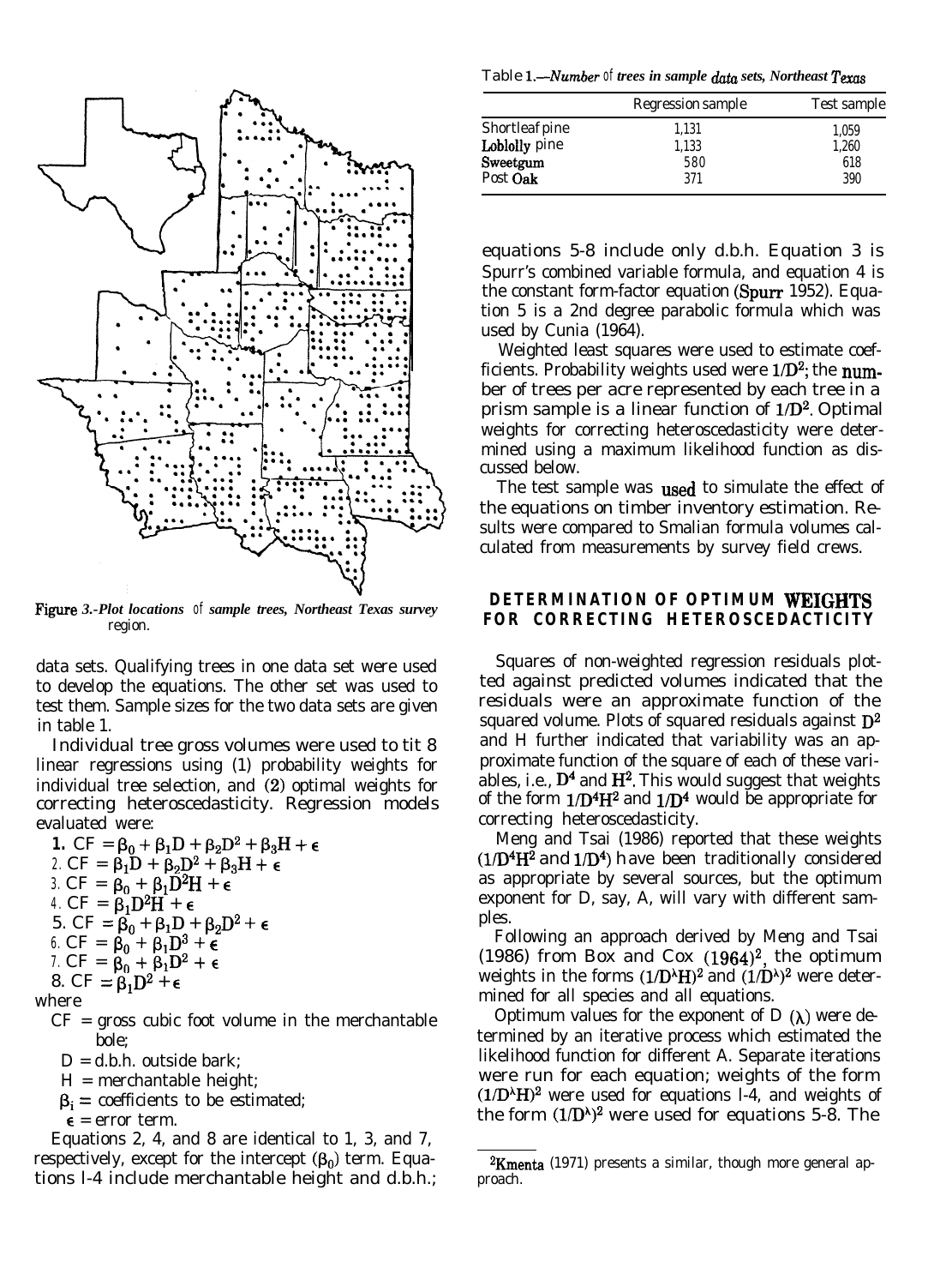maximum value for the likelihood function indicated that an optimum A had been found. Values for  $\lambda$  were incremented by .025 until an optimum value was reached; i.e., likelihood functions were estimated for values such as 2.5, 2.525, 2.55, etc.

The log likelihood function for  $\lambda$  is

$$
L_\lambda = \frac{-n}{2}\,SS_\lambda - \lambda\,\sum_{i\,=\,1}^n\,\ln\,(D_i) + \frac{n}{2}\,\ln(n) - \frac{n}{2} - \frac{n}{2}\,ln2\pi
$$

where  $L_{\lambda}$  = the maximized log likelihood for A;

- SS, = the sum of squares for the error term resulting from weighted regression;
	- n = the total number of trees in the sample;
	- $\ln$  = the natural logarithm for the variable indicated.

After finding the value for  $\lambda$  providing the maximum L, a confidence interval was established for  $\lambda$  at a probability level of 0.95 ( $\alpha$ =.05) as follows (Meng and Tsai 1986):

A:  $L_{\lambda} \sim -L_{\lambda} < 1/2 \chi^2_{1df, 05}$ 

where  $\mathbf{L}_{\lambda}^{\sim}$  = the maximized log function for the optimum A;

 $\chi^2_{\text{1df}}$   $_{05}$  = the chi-squared distribution for 1 degree of freedom and  $a = .05$ .

By following these procedures for all species and equations, the optimum values for A and confidence intervals were produced (table 2). For this analysis the optimum values of **A** were used for comparisons.

#### **RESULTS**

#### **Regression Analysis**

The F test and adjusted  $\mathbb{R}^2$  regression statistics indicate that all eight equations are effective predictors of volume. The F test indicated that all models were significant at the 95 percent probability level; adjusted  $\mathbb{R}^2$  values were at least .88.

Plots of regression residuals (on weighted scales) indicate that the basic assumptions of zero mean for the error term and uncorrelated error terms hold true.

Possible collinearity of D and H in equations 1 and 2 was considered. Although the relationship between D and H approaches linearity, it is not perfectly linear, nor particularly strong. Thus, the estimated regression coefficients for equations 1 and 2 are valid (unbiased).

Other than heteroscedasticity, no other violations of remaining basic assumptions for linear regression models were noted.

There were some coefficients for independent variables not statistically different from zero, all occurring in fitting equation 5 and involving the D variable. The use of probability weights produced 3 of the 4 instances where the D coefficient was statistically insignificant at the .95 probability level. Alternately, 3 of the 4 optimally weighted regressions for equation 5 had D coefficients that were statistically significant.

Negative intercept terms occurred in most regressions for equations 5 and 7. The intercept term for equation 1 (probability weighted) fitted to post oak data was also negative.

Negative signs for D occurred in all regressions for equations 1,  $\tilde{2}$ , and 5. In each of these equations D is paired with  $D^2$ ; coefficients for the latter variable were positive in all cases.

## **Comparison of Predicted Volumes for the Test Sample**

The test sample was used to compare predicted volumes with actual volumes calculated from Smalian's formula. Three different criteria were used-the occurrence of unreasonable values (i.e., negative or zero tree volumes), the prediction of total inventory volumes within a 1 percent standard, and the prediction of one-inch diameter class volumes within a 10 percent standard. Inventory volumes were estimated by first calculating individual tree volumes, using regression coefficients, then obtaining the product of tree volume and the number of trees per acre for the 37.5 basal area factor prism sample. Finally, values

**Table** 2.-Optimum d.b.h. weighting values and confidence intervals for linear regressions, by species and regression model

| Linear              |                                   | Optimum values and confidence intervals <sup>1</sup> for $\lambda$ |                      |                        |                      |  |  |
|---------------------|-----------------------------------|--------------------------------------------------------------------|----------------------|------------------------|----------------------|--|--|
| regression<br>model | Weight<br>variable                | Shortleafpine                                                      | Loblollypine         | Sweetgum               | Post oak             |  |  |
|                     | $(1/D^{\lambda}H)^2$              | $2.2(2.05 - 2.325)$                                                | 2.325(2.225-2.425)   | $2.325(2.175 - 2.475)$ | 2.575(2.375-2.775)   |  |  |
|                     | $(1/D^{\lambda}H)^2$              | $1.925(1.775-2.05)$                                                | $1.95(1.85 - 2.075)$ | $2.175(2-2.35)$        | $2.5(2.325 - 2.675)$ |  |  |
|                     | (1/D <sup>λ</sup> H) <sup>2</sup> | $2.075(1.975-2.175)$                                               | $1.975(1.9 - 2.075)$ | $2.35(2.2-2.5)$        | 2.375(2.175-2.575)   |  |  |
|                     | $(1/D^{\lambda}H)^2$              | 1.95(1.85-2.075)                                                   | $1.75(1.65-1.85)$    | $2.025(1.875 - 2.175)$ | $2.3(2.125 - 2.475)$ |  |  |
|                     | $(1/D\lambda)2$                   | $2.375(2.225-2.5)$                                                 | $2.225(2.125-2.35)$  | $2.525(2.35-2.7)$      | $2.45(2.25-2.65)$    |  |  |
|                     | $(1/D\lambda)2$                   | $2.525(2.375 - 2.675)$                                             | $2.55(2.425 - 2.65)$ | $2.8(2.625 - 2.95)$    | $2.7(2.45-2.9)$      |  |  |
|                     | (1/D <sup>λ</sup> ) <sup>2</sup>  | $2.325(2.2-2.45)$                                                  | 2.17X2.075-2.275)    | $2.5(2.3 - 2.65)$      | $2.45(2.25 - 2.65)$  |  |  |
|                     | (1/D <sup>λ</sup> ) <sup>2</sup>  | 1.65(1.525-1.775)                                                  | $1.55(1.425-1.65)$   | $2.375(2.125-2.6)$     | $1.875(1.675-2.1)$   |  |  |
|                     |                                   |                                                                    |                      |                        |                      |  |  |

**'At.95 probability level.**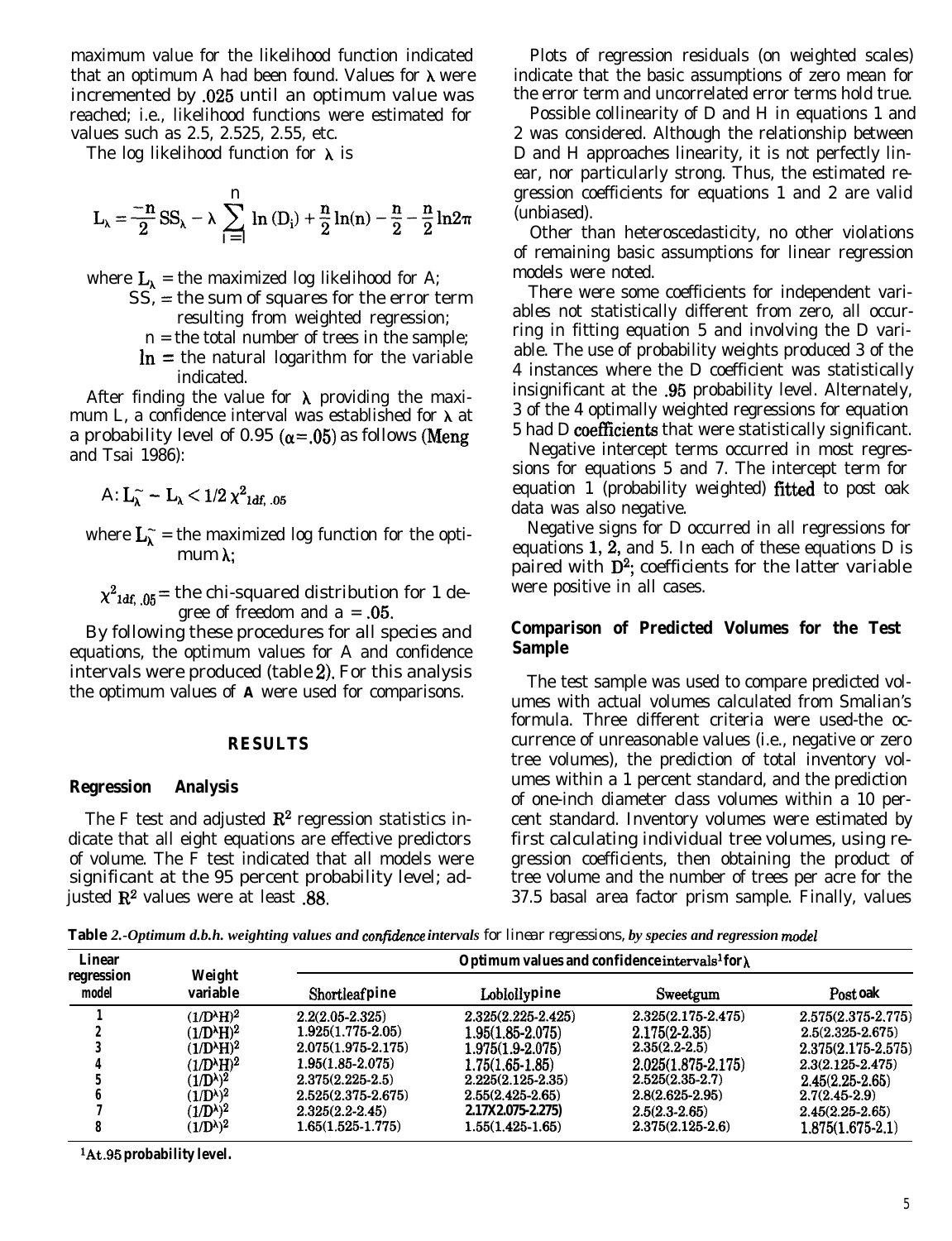for appropriate diameter classes and species were summed. All comparisons were made for the four species individually, and for all species (all trees) combined. One-inch diameter classes ranged from 5 to 21 inches with all trees 21-28 inches being placed in the latter class.

Among the probability weighted regressions, negative or zero tree volumes occurred with equations 1 and 2, usually in the 5-inch diameter class. Such values also occurred in the 6- and 7-inch-diameter classes for the pines. No negative volumes were predicted using optimally weighted regressions. For the balance of the analysis, all negative volumes produced from the probability weighted regressions were set to zero.

The ability of the models to predict inventory volume was compared using the test sample. Inventory volumes represented by individual trees were first predicted, then mean volumes calculated both for individual species and the entire test sample. These mean volumes were finally divided by the mean Smalian formula inventory volume (CF *x* trees per acre); the results are displayed in table 3. Instances where the predicted volume was within 1 percent of actual volume are noted.

Among equations including both D and H components, the probability weighted regressions generally performed better than optimally weighted regressions in predicting inventory volume. For the entire test sample (all species combined), equation 3, fitted using probability weights, predicted inventory with an error of only .l percent; the use of optimal weights produced an error of .6 percent. Equations 1 and 2, fitted with probability weights, predicted inventory for the combined sample within 1 percent error; other regressions produced errors greater than 1 percent.

Among equations using only D as an explanatory component, **three**— $5, 6$ , and 7-predicted total inventory volume within 1 percent of actual values, using both weighting schemes. Equation 5 (optimal weights) and equation 6 (probability weights) predicted total inventory with no error. Equations 5 and 7 (probability weights) were within .5 percent error.

Analysis of mean predicted inventory volume by

diameter class indicates distinct differences among equations. Predicted volumes for individual trees of the test sample, calculated using regression coefficients, were multiplied by the appropriate factor for trees per acre to develop mean inventory volumes for the 17 one-inch diameter classes. These mean volumes were then compared to the respective Smalian formula inventory volumes using a Chi-square test as described by Freese (1960). This test was formulated to estimate ability to simultaneously predict all 17 diameter class inventory volumes within 10 percent of actual volume. The Chi-square statistics, presented in table 4, were calculated as follows:

$$
\chi^2_{17df, 0.05} = (1.96^2/0.10^2) \sum_{i=1}^{17} \left[ (x_i/\mu_i) - 1 \right]^2
$$

- where  $\chi^2_{17df.05}$  = Chi-square distribution with 17 degrees of freedom,  $a = .05$ ;
	- $x_i$  = predicted inventory volume for diameter class i;
	- $\mu_i$  = actual inventory volume for diameter class i.

The critical  $\chi^2$  value for these calculations is 27.6; statistics less than this value indicate the model will predict all 17 diameter class volumes with less than 10 percent error, unless a l-in-20 chance of a random event occurs.

Only equation 3, using either probability weights or optimal weights, was able to predict inventory volumes by diameter class with no greater than 10 percent error for all test groups (the 4 individual species and total sample). Equations 4 and 5 also did well relative to other equations, meeting this test for the total sample and at least 2 individual species; equation 4, optimally weighted, met the test for 3 individual species as well as the total sample. Equations 2,6, and 8 did not predict volumes for any of the test groups within this standard using either probability weights or optimal weights. Equation 1 produced only one instance under each weighting scheme where the 10 percent standard for diameter class volume prediction was met.

**Table** *B.-Predicted mean inventory volumes as a proportion of actuul mean inventory volumes, by species and type of regression (test sample)*

|                 |                              | Probability weighted regressions |             |          |                             | <b>Optimallyweightedregressions</b>                    |          |          |                |       |
|-----------------|------------------------------|----------------------------------|-------------|----------|-----------------------------|--------------------------------------------------------|----------|----------|----------------|-------|
| <b>Equation</b> | Entire sample<br>(all trees) | Shortleaf Loblolly<br>Dine       | <b>Dine</b> | Sweetgum | Post<br>a k<br>$\mathbf{0}$ | <b>Entire sample Shortleaf Loblolly</b><br>(all trees) | pine     | pine     | Sweetgum o a k | Post  |
|                 | .993*                        | .994*                            | .979        | l.019    | $1.003*$                    | .938                                                   | .938     | .919     | .982           | .942  |
| Δ               | $.991*$                      | $1.001*$                         | .971        | 1.011    | $1.003*$                    | .917                                                   | .930     | .889     | .946           | .938  |
|                 | $1.001*$                     | $1.004*$                         | .993*       | 1.022    | $.993*$                     | $1.006*$                                               | $1.002*$ | $1,000*$ | 1.030          | 1.012 |
|                 | .973                         | .994*                            | .943        | $.997*$  | .973                        | 1.017                                                  | $1.009*$ | 1.006*   | 1.058          | 1.025 |
|                 | .997*                        | $1.004*$                         | .975        | 1.023    | 1.028                       | $1.000*$                                               | $1.003*$ | .981     | 1.025          | 1.028 |
|                 | $1.000*$                     | .987                             | $1.003*$    | 1.024    | .995*                       | $1.007*$                                               | .989     | $1.004*$ | 1.039          | 1.040 |
|                 | $.998*$                      | $1.005*$                         | .974        | 1.023    | 1.029                       | $.994*$                                                | $1.002*$ | .973     | $1.010*$       | 1.025 |
|                 | 1.131                        | 1.108                            | 1.127       | l.210    | 1.103                       | 1.033                                                  | 1.045    | 1.060    | .947           | 1.017 |

**\*Predicted mean within 1 percent of actual meaus.**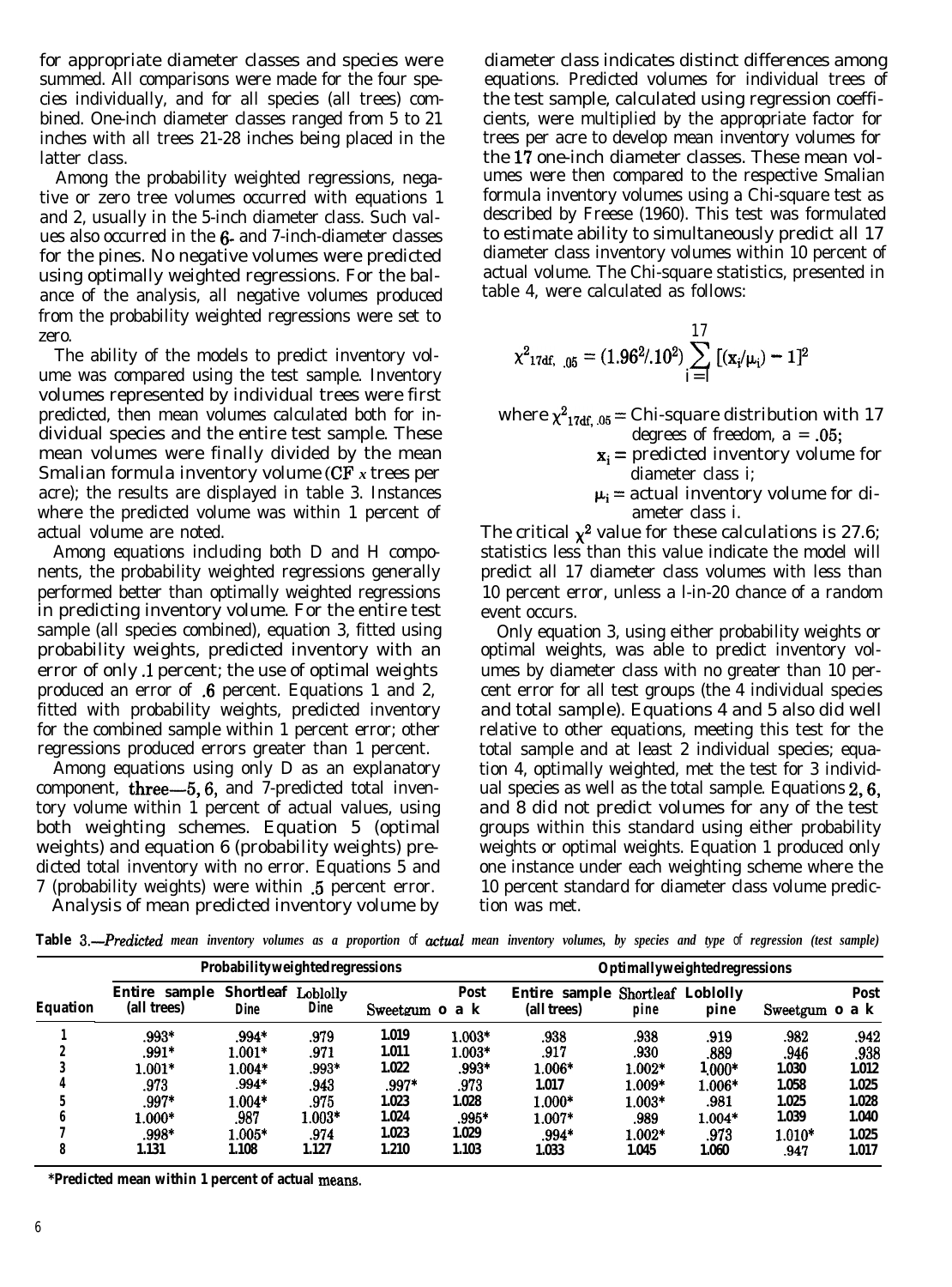### **EVALUATION OF MODELS AND WEIGHTS**

There are tradeoffs between the probability weights and optimal weights used for linear regression in this study which dealt with a prism sample for the purpose of inventory estimation. Probability weights are used for regression in order to realize the advantages provided by emphasizing the selection of large, highvolume trees. Optimal weights for correcting heteroscedasticity will provide estimates of regression coefficients with smaller variances, although this did not appear to be an important advantage in this study because variances were typically very small. The optimal weights in this study, however, did reduce the influence of large trees, when compared to probability weights. Coefficients estimated using both weighting schemes can be expected to represent true population values. Furthermore, the probability weights reduce, but do not eliminate, the effects of heteroscedasticity.

Correct specification of linear regression models requires linear relationships between independent and predicted variables. Although equation 5 may appear to violate this specification requirement (D is not linearly related to CF), the quadratic form of the equation apparently provides a powerful linear transformation for volume prediction where D is the only explanatory component available. One reason for postulating equation 6 was the linear relationship implied between the units of the  $\mathbb{D}^3$  and CF variables. Results from the test sample, however, indicate that while equation 6 predicts total inventory volume accurately, it does not perform well for predicting volumes by diameter classes.

One advantage of through-the-origin regression models (equations  $2, 4$ , and  $8$ ) was thought to be the avoidance of negative volume prediction. Since equations 3 and 'I-comparable to equations 4 and 8, but with an intercept term-produced no negative volumes, the use of the through-the-origin models for

this purpose was unnecessary. Equation l-comparable to equation 2, but with an intercept **term-did** produce negative volumes, but only when fitted with probability weights. Equation 2 also predicted negative volumes when fitted with probability weights; these values resulted because of the size of the D coefficient, which was negative. Thus, through-the-origin models would appear either ineffective or **unneces**sary for this purpose.

Table 5 displays summary test information by indicating (1) the number of test groups where total inventory volumes were predicted within 1 percent of actual volume; and (2) the number of test groups where one-inch diameter class volumes were predicted (simultaneously) within 10 percent of actual volume, as indicated by the Chi-square tests. Test groups are the four individual species, plus the entire combined test sample, i.e., the columns in tables 3 and *4.*

In general, it appears that optimally weighted regressions provide no clear advantage over the probability weighted regressions. Although the use of optimally weighted regressions slightly improved predictions for two equations  $(4 \text{ and } 7)$ , other equations provided better estimates when fitted with probability weights (1, 2, 3, and 6). Table 5 indicates no difference for the two weighting schemes for equations 5 and 8.

Based on the evidence summarized in table 5, equation 3, fitted with probability weights, is clearly the best performer. Equation 3 also performed well when fitted with optimal weights.

Among models using only D as a component, equation 5, fitted with probability weights, and equation 7 fitted with optimal weights, are the best performers.

Coefficients for equations 3, 5 and 7, derived using both weighting schemes, are presented in table 6.

In summary, results from this study indicate that linear regressions can be an effective tool for inven-

Table *4.-Chi-square statistics for predicting inventory volume within 10 percent of actual volume for 17 one-inch diameter classes simultaneously at the 95 percent confidence level (a = .05)'; by species and type of regression (test sample)*

|          | Probability weighted regressions                |         |         |                |         | Optimally weighted regressions                  |         |         |                |         |
|----------|-------------------------------------------------|---------|---------|----------------|---------|-------------------------------------------------|---------|---------|----------------|---------|
| Equation | Entire sample Shortleaf Loblolly<br>(all trees) | pine    | pine    | Sweetgum o a k | Post    | Entire sample Shortleaf Loblolly<br>(all trees) | pine    | pine    | Sweetgum o a k | Post    |
|          | 51.5                                            | $27.1*$ | 62.6    | 30.0           | 43.1    | 35.2                                            | 34.9    | 59.7    | $25.3*$        | 31.7    |
|          | 199.7                                           | 154.5   | 139.7   | 102.9          | 44.4    | 131.7                                           | 111.7   | 158.8   | 167.1          | 45.4    |
|          | $11.9*$                                         | $5.0*$  | $11.7*$ | $19.2*$        | $22.1*$ | $1.8*$                                          | $5.8*$  | $2.9*$  | $16.4*$        | $17.6*$ |
|          | $24.2*$                                         | $18.2*$ | 42.5    | 33.7           | 16.0"   | $18.1*$                                         | $18.1*$ | $26.7*$ | 52.5           | $18.1*$ |
|          | $15.2*$                                         | 35.4    | $21.3*$ | 44.9           | $17.3*$ | $6.2*$                                          | 32.0    | $14.2*$ | 59.7           | $18.3*$ |
|          | 809.6                                           | 463.6   | 568.1   | 286.3          | 300.4   | 185.6                                           | 296.8   | 191.5   | 450.4          | 392.7   |
|          | 39.2                                            | 52.0    | 39.5    | 56.0           | $18.6*$ | $27.1*$                                         | 43.7    | 37.3    | 48.7           | $17.4*$ |
| 8        | 1435.1                                          | 1183.8  | 1614.0  | 962.4          | 369.5   | 1012.4                                          | 1122.7  | 1580.8  | 775.9          | 320.9   |

17 1x2r~~, .eb = (l.96?.102) Jl [(Xi/pi) - 112, where xi = predicted inventory volume; h = actual inventory volume. Note: asterisks (\*I indicate statistics less than the critical value of 27.6; these predictions are within the 10 percent limit at the indicated confidence level.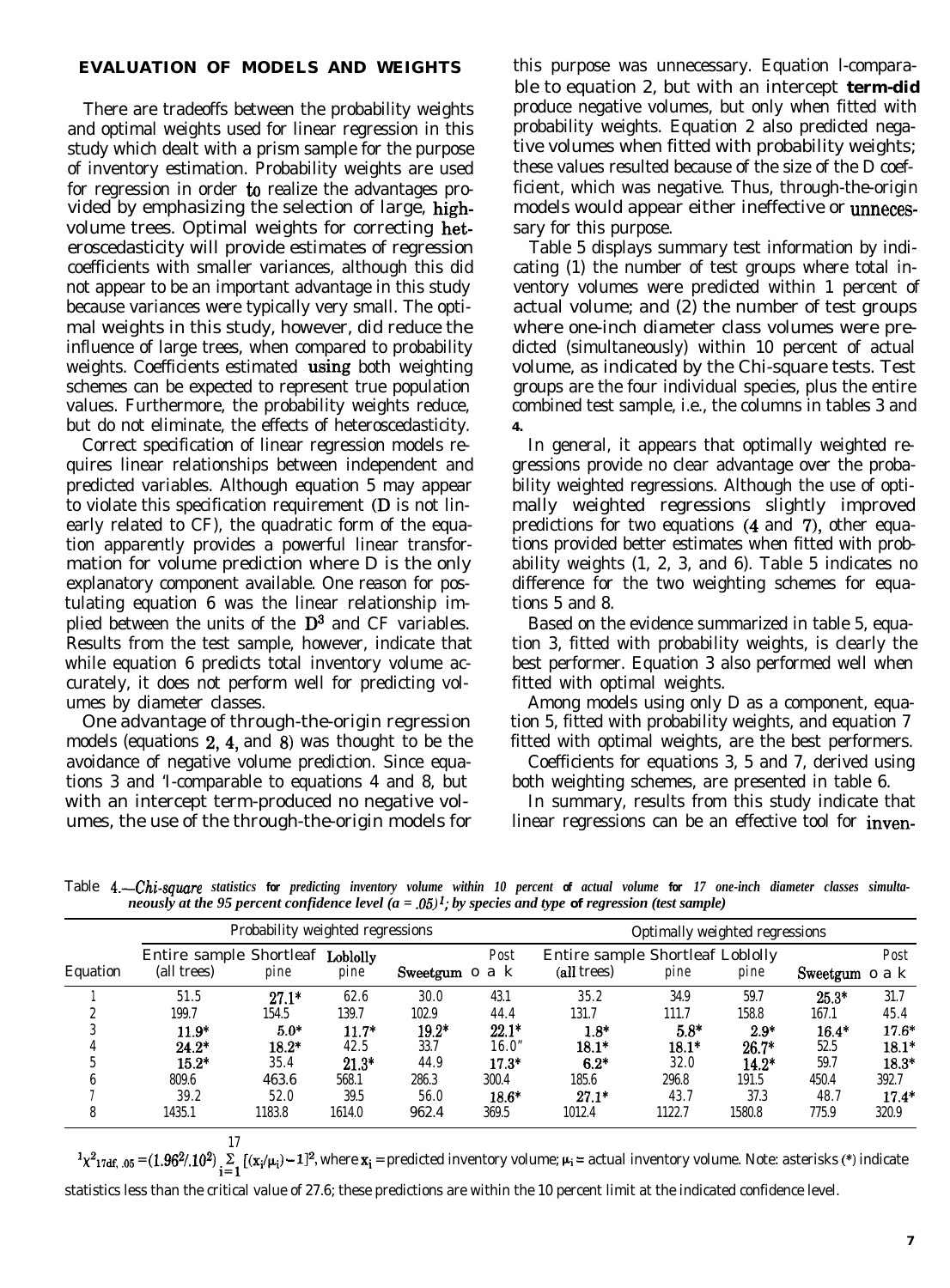|          |        | Probability weighted regressions                                                                                               | Optimally weighted regressions |                                       |  |
|----------|--------|--------------------------------------------------------------------------------------------------------------------------------|--------------------------------|---------------------------------------|--|
| Equation | volume | Number within 1% Number within 10% Number within 1% Number within 10%<br>total inventory volume standard for<br>diameter class | total inventory<br>volume      | volume standard for<br>diameter class |  |
|          |        |                                                                                                                                |                                |                                       |  |
|          |        |                                                                                                                                |                                |                                       |  |
|          |        |                                                                                                                                |                                |                                       |  |
|          |        |                                                                                                                                |                                |                                       |  |
|          |        |                                                                                                                                |                                |                                       |  |
|          |        |                                                                                                                                |                                |                                       |  |
|          |        |                                                                                                                                |                                |                                       |  |
|          |        |                                                                                                                                |                                |                                       |  |

Table *5.-Number of test groups' meeting 1 percent total inventory and 10 percent diameter class volume standards, by type of regression*

'Five test groups are included: 4 individual species and all trees combined.

Table *6.-Coefficients for gross* cubic *volume equations for probability and optimally weighted regression models 3, 5, and 7* 

| <b>Species</b> | Regression model,                             | Coefficient estimates |              |           |  |  |
|----------------|-----------------------------------------------|-----------------------|--------------|-----------|--|--|
|                | variables'                                    | $\beta_0$             | $\beta_1$    | $\beta_2$ |  |  |
| Shortleaf pine | $(3p)\beta_0, \beta_1(D^2H)$                  | 0.2578117             | 0.002676204  |           |  |  |
|                | (3o)                                          | 0.1971193             | 0.002684152  |           |  |  |
|                | $(5p)\beta_0$ , $\beta_1(D)$ , $\beta_2(D^2)$ | $-2.52757$            | 0.2882       | 0.1898756 |  |  |
|                | (5 <sub>o</sub> )                             | $-1.05001$            | $-0.619361$  | 0.2063557 |  |  |
|                | $(7p)\beta_0, \beta_1(D^2)$                   | $-3.96955$            | 0.1771888    |           |  |  |
|                | (7o)                                          | $-3.63574$            | 0.1734781    |           |  |  |
| Loblolly pine  | $(3p)\beta_0, \beta_1(D^2H)$                  | 0.8668721             | 0.002384048  |           |  |  |
|                | (3o)                                          | 0.3031817             | 0.002529929  |           |  |  |
|                | $(5p)\beta_0, \beta_1(D), \beta_2(D^2)$       | $-3.2068$             | $-0.0931619$ | 0.1645083 |  |  |
|                | (50)                                          | 0.479005              | 0.681579     | 0.1917292 |  |  |
|                | $(7p)\beta_0, \beta_1(D^2)$                   | $-3.68215$            | 0.1606684    |           |  |  |
|                | (7o)                                          | $-3.3994$             | 0.1574598    |           |  |  |
| Sweetgum       | $(3p)\beta_0, \beta_1(D^2H)$                  | 0.2976087             | 0.002579246  |           |  |  |
|                | (3 <sub>0</sub> )                             | 0.2848158             | 0.002605488  |           |  |  |
|                | $(5p)\beta_0, \beta_1(D), \beta_2(D^2)$       | 0.63616               | $-0.908149$  | 0.1940991 |  |  |
|                | (5 <sub>0</sub> )                             | 2.268433              | $-1.30103$   | 0.215419  |  |  |
|                | $(7p)\beta_0, \beta_1(D^2)$                   | $= 3.54821$           | 0.1508756    |           |  |  |
|                | (7o)                                          | $-2.69169$            | 0.1375616    |           |  |  |
| Post oak       | $(3p)\beta_0, \beta_1(D^2H)$                  | 0.3127841             | 0.002961708  |           |  |  |
|                | (3 <sub>0</sub> )                             | 0.1054914             | 0.003102175  |           |  |  |
|                | $(5p)\beta_0$ , $\beta_1(D)$ , $\beta_2(D^2)$ | 1.28018               | $-0.0736108$ | 0.1071492 |  |  |
|                | (50)                                          | 0.657807              | $-0.217158$  | 0.1143979 |  |  |
|                | $(7p)\beta_0, \beta_1(D^2)$                   | 1.6376                | 0.1039153    |           |  |  |
|                | (7 <sub>o</sub> )                             | 1.52254               | 0.102326     |           |  |  |

IProbability weighted regression estimates are designated (p); optimally weighted regression estimates are desigued (0).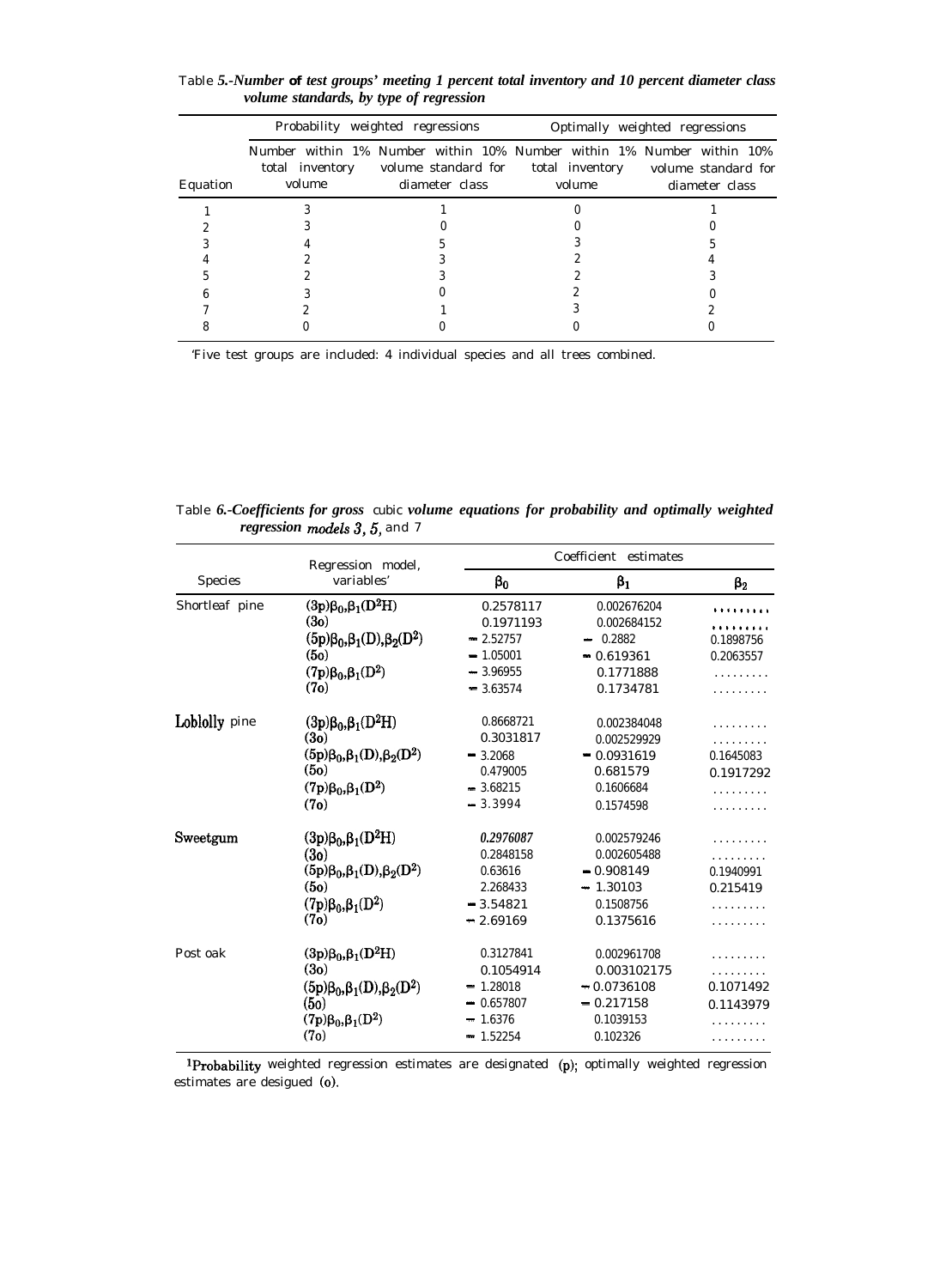tory estimation including component volumes by species and d.b.h. class. While some linear models perform well using either probability weights or optimal weights for correcting heteroscedasticity, other linear models predict volumes with substantial errors, particularly when fitted with optimal weights. Evidence from this study indicates that data from prism samples, where the probability of selection is a function of tree diameter, can be effectively fitted to certain linear models using probability weights. Optimal weights do not appear to provide any distinct advantages for timber inventory estimation. The best equation in this test-using diameter and merchantable height components combined in a single variable, and fitted with probability weights-predicted total inventory within a fraction of a percent. This equation also predicted inventory volumes for individual species by l-inch diameter classes within 10 percent of actual volumes.

# **LITERATURE CITED**

- Box, G.E.P. and Cox, D.R. 1964. An analysis of transformation. J.R. Stat. Soc. B. 26: 211-243.
- Cunia, T. 1964. Weighted least squares method and construction of volume tables. For. Sci., 10:180- 191.
- DuMouchel, W.H. and Duncan, G.J. 1983. Using sample survey weights in multiple regression analysis of stratified samples. J. of the Am. Stat. Assoc., **78:535-543.**
- Freese, F. 1960. Testing accuracy. For. Sci. 6:139- 145.
- Grosenbaugh, L.R. 1964. STX-FORTRAN 4 program-for estimates of tree populations from 3P sample-tree-measurements. Pacific SW Forest and Range Expt. Sta. U.S. For. Serv. Res. Pap. PSW-13. 49 p.
- Holt, D.; Smith, T.M.F.; and Winter, P.D. 1980. Regression analysis of data from complex surveys. J. R. Stat. Soc., 143:474-487.
- Kmenta, J. 1971. Elements of econometrics. Macmillan Publ. Co., New York. 655 p.
- Meng, C.H. and Tsai, W.Y. 1986. Selection of weights for a weighted regression of tree volume. Can. J. For. Res., 16:671-673.
- Spurr, S.H. 1952. Forest Inventory. Ronald Press, New York. 476 p.
- USDA Forest Service. 1985. Forest survey inventory work plan. Southern Forest Experiment Station, Forest Inventory and Analysis Res. Work Unit, Starkville, MS. Unpubl. 57 p.